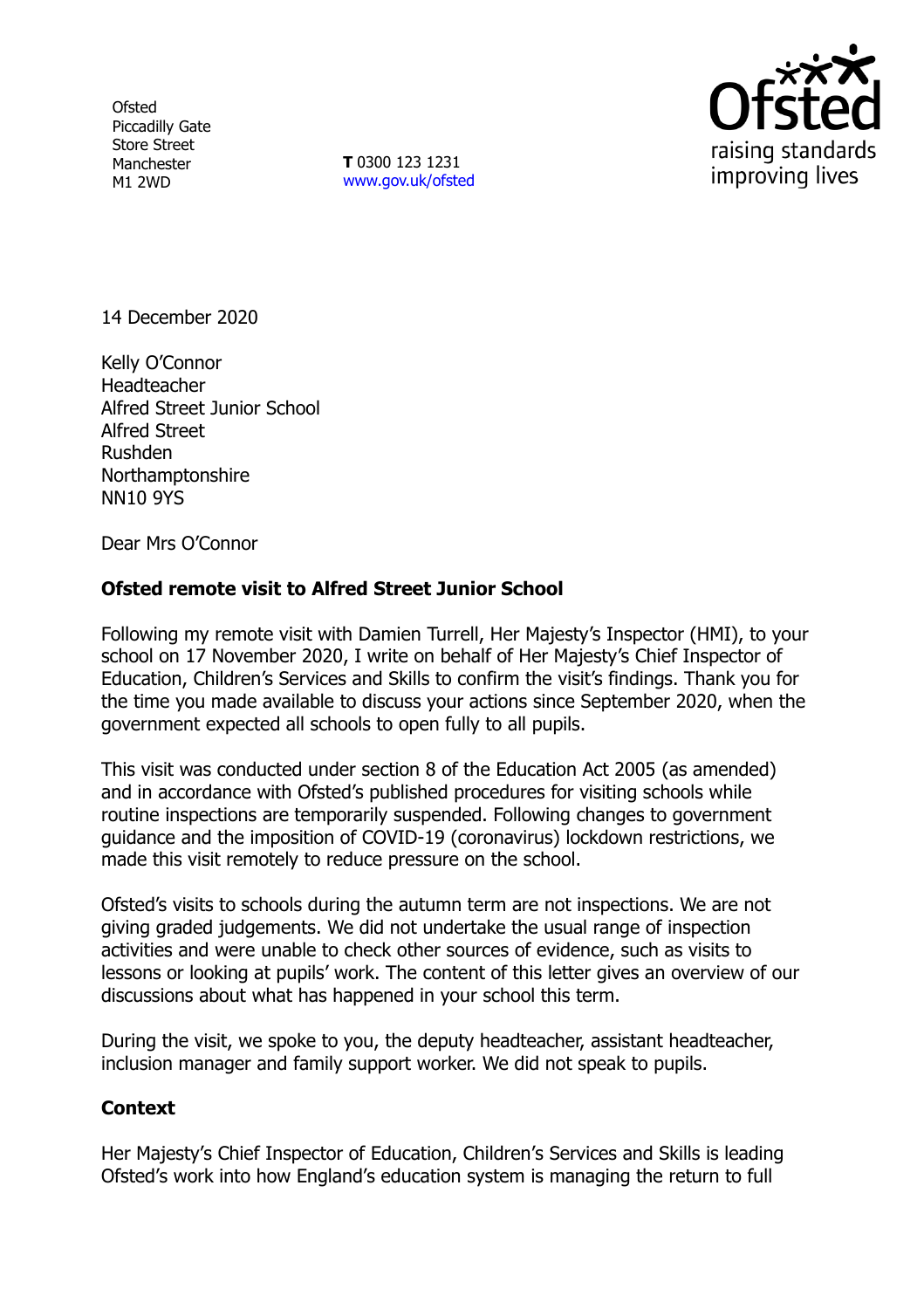

education for pupils, following an extended break in formal schooling due to the COVID-19 pandemic.

In undertaking this focused work, HMI are visiting a broad range of schools. HMI will visit a sample of:

- approximately 1,200 schools across all Ofsted grades (outstanding, good, requires improvement and inadequate)
- maintained schools, academies and free schools, special schools and centres of alternative provision, including those in cities, and coastal, town or rural communities.

The information from this visit will feed into Ofsted's national reporting so that the insights can be shared with the government and the education sector. We did not find any significant concerns during the visit. In such a case, an inspection report would be published on our website and available to parents and carers.

We did not consider your response to COVID-19 during the spring and summer terms 2020, when the school was not open to all pupils.

## **From this visit, inspectors noted that:**

- Since the beginning of the school year, only a small number of pupils have needed to study from home.
- Teachers are following the school's usual curriculum. Although pupils have not been taught geography yet this academic year, it will be covered in the spring term.
- Teachers have checked what pupils can remember in English and mathematics. Pupils have gaps in their knowledge in both subjects.
- In English, some Year 3 pupils have lapsed in their ability to identify and use different sounds to help them read and write accurately. Some pupils have forgotten how to structure sentences, including remembering when to use capital letters and full stops. Teachers are spending extra time helping pupils recall their knowledge of phonics and grammar.
- In mathematics, pupils' knowledge of place value and number facts has regressed. Some pupils have lost the stamina to solve challenging mathematical problems. Pupils are being given more opportunities to review their mathematical knowledge.
- $\blacksquare$  If individual pupils need to learn from home, they receive work each day for English, mathematics and one other subject. The learning tasks they receive are the same as those they would have done if they were present in school. If